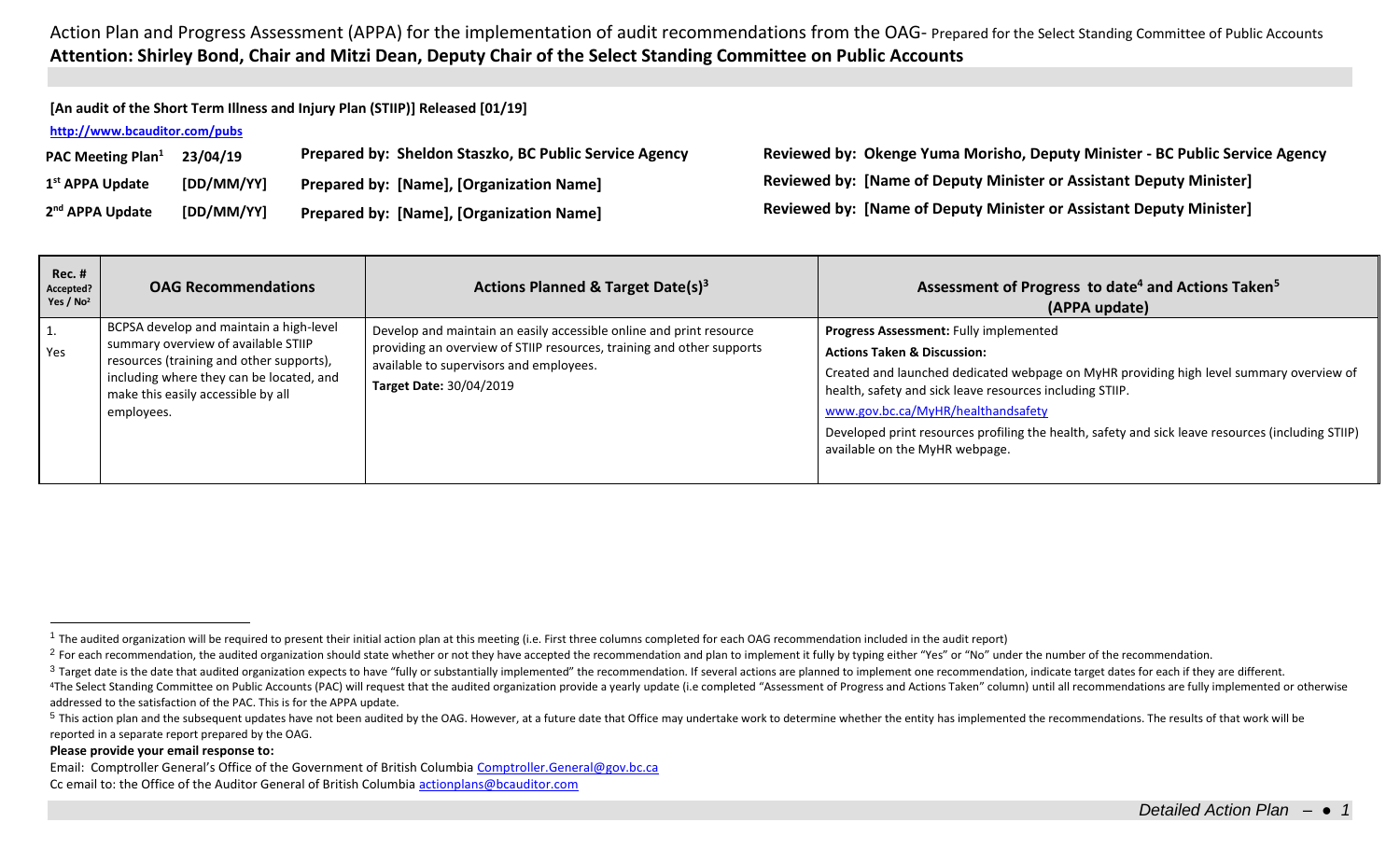| <b>Rec. #</b><br>Accepted?<br>Yes / $No2$ | <b>OAG Recommendations</b>                                                                                                                                                                                         | Actions Planned & Target Date(s) <sup>3</sup>                                                                                                                                                                                                                                                                                                                                                                                 | Assessment of Progress to date <sup>4</sup> and Actions Taken <sup>5</sup><br>(APPA update) |
|-------------------------------------------|--------------------------------------------------------------------------------------------------------------------------------------------------------------------------------------------------------------------|-------------------------------------------------------------------------------------------------------------------------------------------------------------------------------------------------------------------------------------------------------------------------------------------------------------------------------------------------------------------------------------------------------------------------------|---------------------------------------------------------------------------------------------|
| $\vert$ 2.<br>Yes                         | BCPSA and ministries (working together)<br>track employee and supervisor training<br>uptake to enable executive to measure its<br>staff's expertise and support the effective<br>allocation of training resources. | Establish a BCPSA working group to explore strategies and options to<br>optimize the tracking and enrollment in health and safety related training for<br>supervisors and employees.<br>Target Date: 30/06/2019<br>Engage a cross government learning and development committee to raise<br>awareness and improve and sustain reporting on health and safety training<br>within ministries.<br><b>Target Date: 31/12/2019</b> |                                                                                             |
|                                           |                                                                                                                                                                                                                    | BCPSA and Strategic HR representatives will collaborate on strategies to<br>enable ministry executives to understand the level of health and safety<br>training of their staff to assess expertise and support the effective allocation<br>of their training resources.<br><b>Target Date: 31/12/2019</b>                                                                                                                     |                                                                                             |

**Please provide your email response to:**

Email: Comptroller General's Office of the Government of British Columbia [Comptroller.General@gov.bc.ca](mailto:Comptroller.General@gov.bc.ca) Cc email to: the Office of the Auditor General of British Columbi[a actionplans@bcauditor.com](mailto:actionplans@bcauditor.com)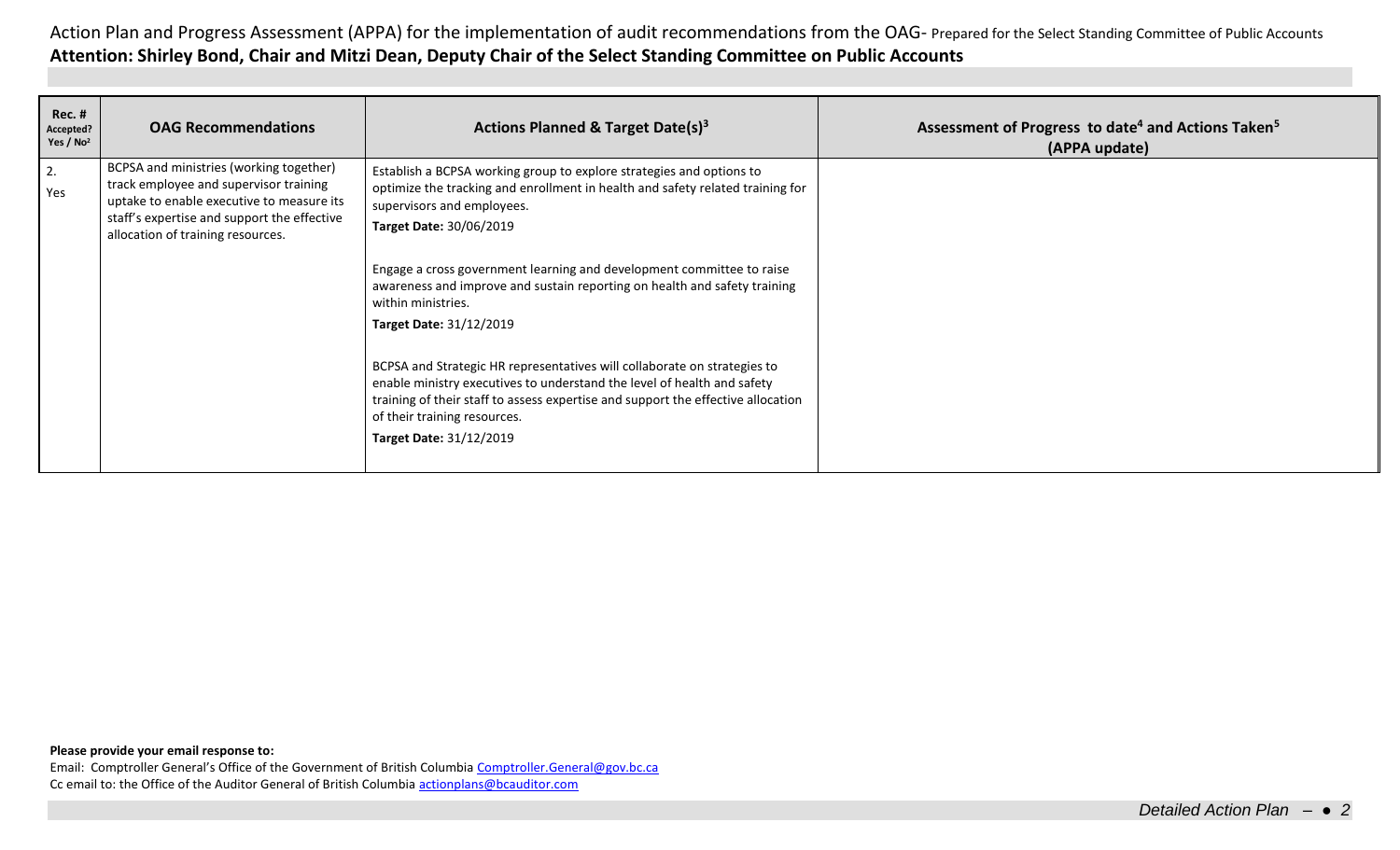| <b>Rec. #</b><br>Accepted?<br>Yes / $No2$ | <b>OAG Recommendations</b>                                                                                                                                                                                                                                                                                                                                                                                                          | Actions Planned & Target Date(s) <sup>3</sup>                                                                                                                                                                                                                                                                                                                                                                                                                                                                                                                                                                                                                                                                                                                                                                                                                                                                                         | Assessment of Progress to date <sup>4</sup> and Actions Taken <sup>5</sup><br>(APPA update)                                                                                                                                                                                                                                                                                                                                                                                |
|-------------------------------------------|-------------------------------------------------------------------------------------------------------------------------------------------------------------------------------------------------------------------------------------------------------------------------------------------------------------------------------------------------------------------------------------------------------------------------------------|---------------------------------------------------------------------------------------------------------------------------------------------------------------------------------------------------------------------------------------------------------------------------------------------------------------------------------------------------------------------------------------------------------------------------------------------------------------------------------------------------------------------------------------------------------------------------------------------------------------------------------------------------------------------------------------------------------------------------------------------------------------------------------------------------------------------------------------------------------------------------------------------------------------------------------------|----------------------------------------------------------------------------------------------------------------------------------------------------------------------------------------------------------------------------------------------------------------------------------------------------------------------------------------------------------------------------------------------------------------------------------------------------------------------------|
| 3.<br>Yes                                 | BCPSA coordinate with ministries to:<br>clarify responsibility and<br>a)<br>accountability roles for ministry<br>STIIP performance.<br>develop STIIP performance metrics<br>at the department/program level.<br>monitor, assess and investigate<br>C)<br>STIIP performance by<br>department/program against<br>performance metrics.<br>Regularly communicate STIIP<br>d)<br>performance findings and analysis<br>to ministry staff. | Review and update the Accountability Framework for Human<br>a)<br>Resources Management to highlight the responsibilities and<br>accountabilities of the BC Public Service Agency, ministries, and<br>individual employees to ensure the effective management of health<br>and safety across the public service.<br>Target Date: 30/04/2019<br>Develop a STIIP measurement reporting framework to provide<br>b)<br>ministries with consistent reporting of STIIP performance metrics.<br>Target Date: 30/09/2019<br>BCPSA to develop reporting and analysis tools to allow ministries to<br>monitor, assess, and investigate their STIIP performance metrics by<br>department and program.<br>Target Date: 30/06/2020<br>BCPSA to regularly communicate utilization of the reporting and<br>d)<br>analysis tools allowing ministries to analyze their STIIP performance<br>metrics.<br>Target Date: 30/06/2020 and annually thereafter | Progress Assessment: Fully implemented<br>a)<br><b>Actions Taken &amp; Discussion:</b><br>Reviewed and updated the Accountability Framework for Human Resources<br>Management to include "Appendix C - Responsibilities of Employees,<br>Supervisors/Managers, Senior Executives and the BC Public Service Agency for<br>Workplace Health and Safety Management."<br>The Accountability Framework for Human Resources Management and Appendix C are<br>accessible on MyHR. |

## **Please provide your email response to:**

Email: Comptroller General's Office of the Government of British Columbia [Comptroller.General@gov.bc.ca](mailto:Comptroller.General@gov.bc.ca) Cc email to: the Office of the Auditor General of British Columbi[a actionplans@bcauditor.com](mailto:actionplans@bcauditor.com)